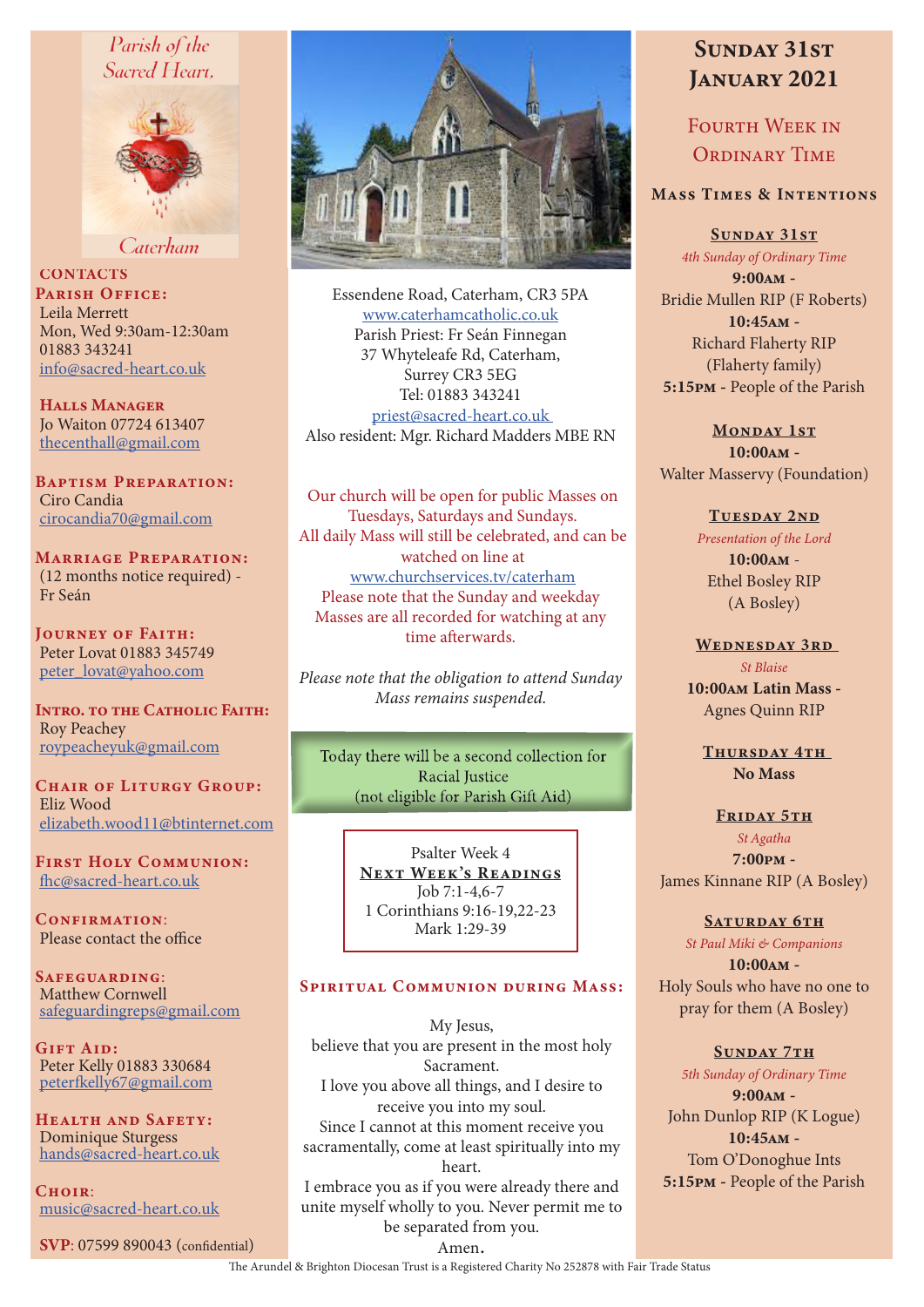Your Prayers are requested for the following people who are ill or housebound: Jane Hill; Jimmy Mullen; Eileen, Mel & Rose Lattimore; Bryan Smith; John Gilford; Tabitha Harrison; Joe Kelly; Charmaine Wise; Richard Sowa; Val Williams; Emma Newton; Charley Lunn; Ursula Koh; Riche Ahearne; Enny Martin; Tony McCoy; Fr John Hartley; Maribel Chambers, Patricia Howlett, Reef Albert, Peggy Wheeldon, John Monk, Liz Leake, Sandra, Ann Walker, Pascal Périssat, Holly Osman, Edmond Kelly, Julian Gavin, Emma Cook & Susie.





#### Justice and Peace

Justice and Peace invites you to join our monthly parish Peace Rosary - 'on line'- Friday 5th February 2021 at 7.30pm. Together we will reflect on the Peace Mysteries and pray especially for our brothers and sisters who are victims of trafficking and modern day slavery.

If you wish to join us or receive the service sheet please contact Marion email marioncopley20@gmail.com who will forward you an invitation with log on details.

Justice and Peace invites you to join our parish's monthly meeting - 'on line' - Tuesday 2nd February 2021 at 7.30PM. If you wish to join us please contact Marion : email marioncopley20@gmail.com or mobile 07983 384385 who will forward you an invitation with log on details.

# MADABA - PAPAL VISIT TO IRAQ MAR 5TH - 8TH

The Iraqi Archbishop of Bagdad has asked for the following prayer to be said prior to the papal visit:

*Lord Our God grant Pope Francis health and safety to carry out successfully his eagerly awaited visit. Bless his efforts to promote dialogue, enhance fraternal reconciliation, build confidence, consolidate peace values and human dignity especially for us Iraqis who have been through painful events that affected our lives.*

*Lord and creator enlighten our hearts with Your light to recognise goodness and peace and to realize them.*

*Mother Mary we entrust Pope Francis' visit to your maternal care so that the Lord may grant us the grace of joining in full national communion and to cooperate fraternally to build a better future for our country and our citizens.*

#### JOURNEY OF FAITH

"Nothing on the telly again... why not join us with your cup of tea or glass of wine to start your journey of faith!" What is that you ask?

Something unique in this day and age, a free, no obligation group that offers a greater understanding of those key life questions... What am I on this earth to do? Who is God? What does my faith mean to me? to name a few.

The pandemic has offered up an amazing chance to reassess our lives and the new year an equally good opportunity to make new beginnings. This could be your chance to discover aspects about scripture you never knew and build a deeper relationship with God.

You are all invited to a discussion on Zoom leading to a deeper understanding of our faith through the readings for next Sunday.

Topic: Journey of Faith Time: Jan 27, 2021 8:00 PM London

Join Zoom Meeting https://us02web.zoom.us/j/6986253866 Meeting ID: 698 625 3866 Meeting ID: 698 625 3866

#### WEEKLY OFFERING

If you would like to make your weekly offering (though of course there is no obligation or expectation to do so), you are welcome to save it up until you are able to come to Mass, or you may put your envelope through the Parish Office door. Alternatively, you can donate online. This donation page works across browsers, on mobile, desktop and tablet devices. https://portal.mydona.com/assets/webPay/index.php?cid=27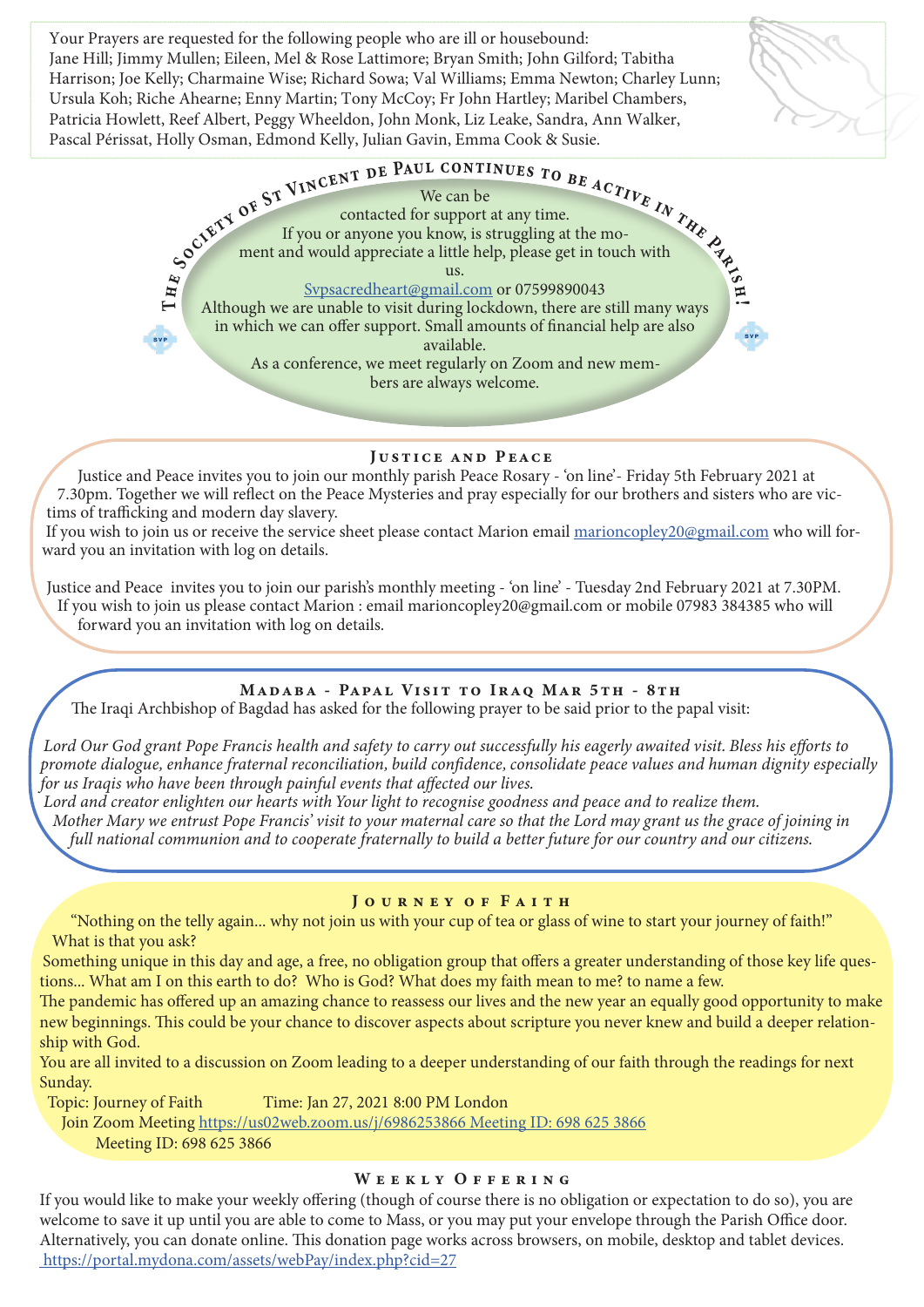

Please remember in your prayers the souls of: Christopher Shutler RIP, whose funeral will be held here on Monday 8th February at 10am; Patrick Mahon RIP, whose funeral will be held here on Friday 12th February at 2:30pm; Matthew Hepburn RIP, whose funeral will be held here on Tuesday 16th February at 2pm; and Lavna Taylor RIP (Val Williams' sister).

If you would like to attend any of the funerals, please contact the family or funeral directors in charge as there are a limited number of attendees permitted. Funeral services held here can be view online. May their souls rest in peace.

# Racial Justice Sunday 2021

This year's Racial Justice Sunday is more important than ever and we need to oppose racism and pursue racial justice with renewed vigour.

Sunday, 31 January 2021

This year's Racial Justice Sunday is more important than ever. The effects of the Coronavirus pandemic, the killing of George Floyd, and the powerful message on fraternity and equality by Pope Francis in Fratelli Tutti speak of the need to actively oppose racism and pursue racial justice with renewed vigour.

Bidding prayers: remember in your prayers

- Those who are suffering from covid, the medical community caring for the sick and the success of the vaccination. May they find the comfort and strength to overcome the virus. Lord hear us
- Remember those who have suffered from the horrors of genocide in WW2, Rwanda, Bosnia, Myanmar, and the Uyighur people. May we speak out on their behalf. Lord hear us
- May our eyes be opened to the needs and concerns of all people whatever their race, culture or beliefs. All are equal in the eyes of God. Lord hear us

### Prayer *Lord Jesus Christ, in your ministry you were approached by people of many different nations and cultures. You listened to their cry for help, treated them with love and compassion, and brought them healing and wholeness. In our own time may we provide to all those who are suffer the help that they need and the care that they require. May we respond to the invitation of the Holy Spirit to dream of a world made new where the poor are not forgotten but are given the opportunity to live and flourish with good health and equal prospects. We ask this in the name of Jesus the Lord. Amen.*

To Do:

watch this video prepared by young Zimbabwean Catholics.

 https://youtu.be/GxNzQ6mL25Y &

https://www.youtube.com/watch?v=9sdQGYPbNmA&feature=emb\_rel\_end

• Pray for an end to racism eg at mass, say the rosary or say personal prayers